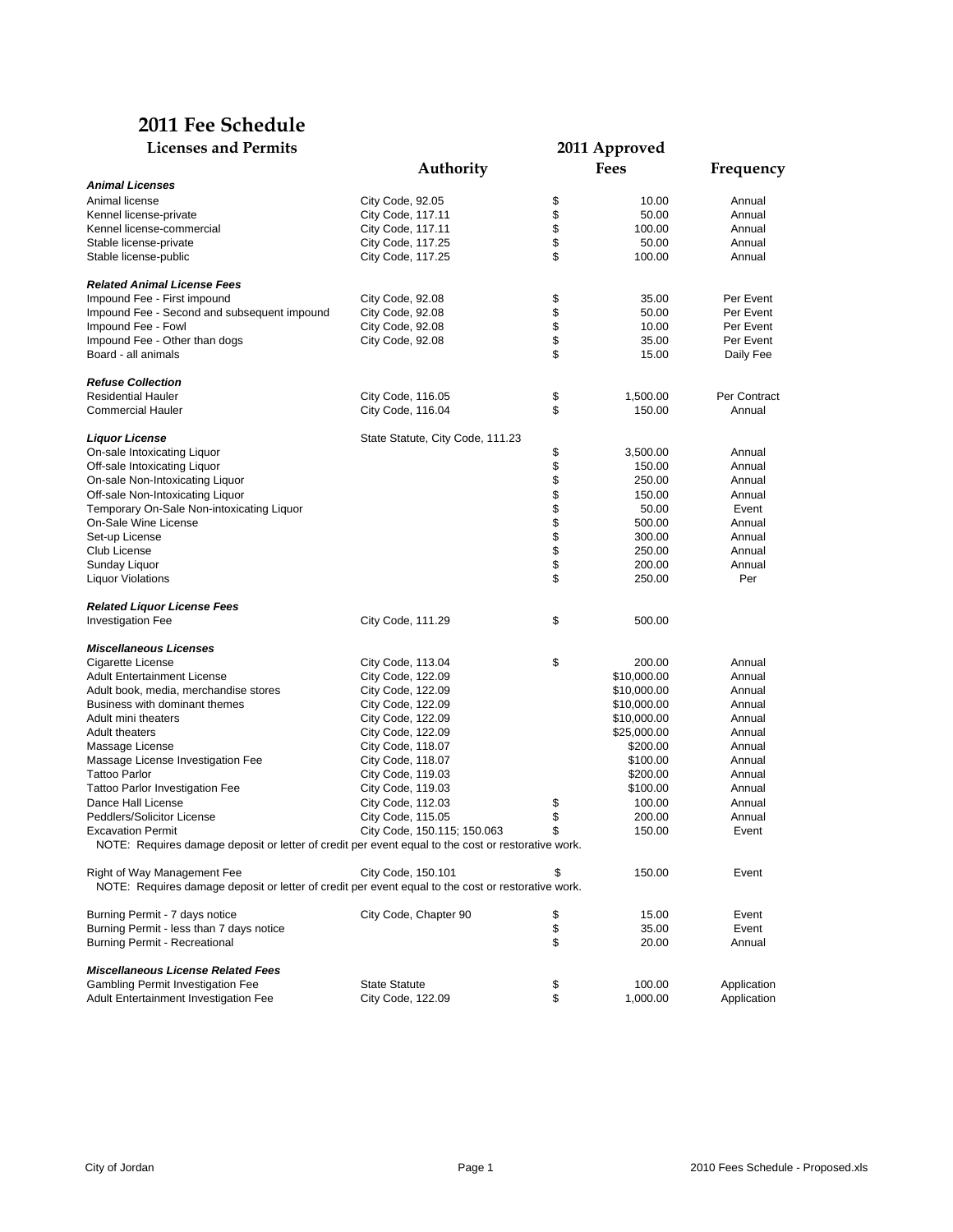| <b>Pawn Shop Fees</b>                                                                                                                                                                                                                    | City Code, 120.06                                                    | 2011 Approved                      |                       |                 |  |
|------------------------------------------------------------------------------------------------------------------------------------------------------------------------------------------------------------------------------------------|----------------------------------------------------------------------|------------------------------------|-----------------------|-----------------|--|
| Annual License fees                                                                                                                                                                                                                      |                                                                      | \$                                 | 1,500.00              | Annual          |  |
| Initial Investigation Fee                                                                                                                                                                                                                |                                                                      |                                    | 1,000.00              | Application     |  |
| New Employee Investigation Fees                                                                                                                                                                                                          |                                                                      |                                    | 315.00                | Event           |  |
| Electronic Billable Transaction Fee                                                                                                                                                                                                      |                                                                      | \$\$                               | 1.50                  | Per Transaction |  |
| <b>Manual Billable Transaction Fee</b>                                                                                                                                                                                                   |                                                                      | \$                                 | 2.50                  | Per Transaction |  |
| <b>Zoning and Subdivision Fees</b>                                                                                                                                                                                                       | Unless stated otherwise, all zoning<br>fees are authorized by zoning |                                    |                       |                 |  |
| Variance-Residential                                                                                                                                                                                                                     | Ordinance Chapter 11 and                                             | \$                                 | 200.00                | Application     |  |
| Variance-Commercial                                                                                                                                                                                                                      | subdivision fees by City Code                                        |                                    | 300.00                | Application     |  |
| Code Amendment                                                                                                                                                                                                                           | Chapter 153                                                          |                                    | 250.00                | Application     |  |
| Conditional Use Permit-Residential/Interim Use                                                                                                                                                                                           |                                                                      | \$\$\$                             | 200.00                | Application     |  |
| Conditional Use Permit-Com.+Ind. /Interim Use                                                                                                                                                                                            |                                                                      |                                    | 300.00                | Application     |  |
| Re-zone Request                                                                                                                                                                                                                          |                                                                      | \$                                 | 300.00                | Application     |  |
| Annexation                                                                                                                                                                                                                               |                                                                      | \$                                 | 200.00                | Application     |  |
| NOTE: All costs incidental to annexation, whether contested or uncontested are the responsibility of the requesting party.<br>These costs will be billed as City cost.                                                                   |                                                                      |                                    |                       |                 |  |
| Minor subdivision                                                                                                                                                                                                                        |                                                                      | \$                                 | 150.00                | Application     |  |
| Sketch Plan                                                                                                                                                                                                                              |                                                                      |                                    | 250.00                | Application     |  |
| <b>Preliminary Plat</b>                                                                                                                                                                                                                  |                                                                      | \$\$                               | 500.00                | Application     |  |
| <b>Final Plat</b>                                                                                                                                                                                                                        |                                                                      |                                    | 500.00                | Application     |  |
| <b>PUD</b>                                                                                                                                                                                                                               |                                                                      | \$                                 | 500.00                | Application     |  |
| Park land Dedication                                                                                                                                                                                                                     | 10% of market value of land at time of platting.                     |                                    |                       | Application     |  |
| <b>Related Zoning and Subdivision Fees</b>                                                                                                                                                                                               |                                                                      |                                    |                       |                 |  |
| Landscape escrow-Residential                                                                                                                                                                                                             |                                                                      |                                    | 2.500.00              | Per lot         |  |
| Landscape escrow-Commercial                                                                                                                                                                                                              |                                                                      | \$<br>\$                           | 5,000.00              | Per lot         |  |
| <b>Erosion Control Fee</b>                                                                                                                                                                                                               | City Code, 150.101                                                   | \$                                 | 150.00                | Per lot         |  |
| Comprehensive Plan Amendment                                                                                                                                                                                                             |                                                                      | \$                                 | 600.00                | Application     |  |
| EAW                                                                                                                                                                                                                                      |                                                                      | Cost                               |                       | Application     |  |
| EIS                                                                                                                                                                                                                                      |                                                                      | Cost                               |                       | Application     |  |
| Special Planning Commission Meeting                                                                                                                                                                                                      |                                                                      | \$                                 | 200.00                | Event           |  |
| Private Activity Revenue Bond Financing Fee                                                                                                                                                                                              |                                                                      | \$                                 | 2,500.00              | Application     |  |
| <b>TIF Application Fee</b>                                                                                                                                                                                                               |                                                                      | \$                                 | 6,500.00              | Application     |  |
| <b>Tax Abatement Fee</b>                                                                                                                                                                                                                 |                                                                      | \$                                 | 3,000.00              | Application     |  |
| NOTE: All costs related to TIF & Abatement application including but not limited to legal, fiscal and staff time will be billed at cost to the<br>developer. These are not reimbursed and are the cost to establish the TIF or Abatement |                                                                      |                                    |                       |                 |  |
| Vacation Easement Application                                                                                                                                                                                                            |                                                                      | \$                                 | 300.00                | Application     |  |
| Vacation of Street or Alley                                                                                                                                                                                                              |                                                                      | \$                                 | 500.00                | Application     |  |
| Site Plan Review - On all Commercial permits                                                                                                                                                                                             |                                                                      | \$                                 | 150.00                | Application     |  |
| <b>Consultant Fees</b>                                                                                                                                                                                                                   |                                                                      |                                    |                       |                 |  |
| Attorney fee for City Work                                                                                                                                                                                                               | City Code, 31.04                                                     | \$                                 | 135                   | Per Hour        |  |
| Attorney fee for developments                                                                                                                                                                                                            |                                                                      | \$                                 | 204                   | Per Hour        |  |
| Paralegal                                                                                                                                                                                                                                |                                                                      | \$                                 | 86                    | Per Hour        |  |
| Principal Engineer/Surveyor                                                                                                                                                                                                              | City Code, 31.07                                                     | \$120.00-\$185.00/Hour<br>Per Hour |                       |                 |  |
| Associate Engineer/Surveyor                                                                                                                                                                                                              |                                                                      |                                    | \$95.00-140.00/Hour   | Per Hour        |  |
| Project/Design Engineer                                                                                                                                                                                                                  |                                                                      |                                    | \$58.00-\$135.00/Hour | Per Hour        |  |
| <b>Licensed Surveyor</b>                                                                                                                                                                                                                 |                                                                      |                                    | \$75.00-\$130.00/Hour | Per Hour        |  |
| Project Surveyor                                                                                                                                                                                                                         |                                                                      |                                    | \$50.00-95.00/Hour    | Per Hour        |  |
| Senior Technician                                                                                                                                                                                                                        |                                                                      |                                    | \$55.00-\$120.00/Hour | Per Hour        |  |
| Technician                                                                                                                                                                                                                               |                                                                      |                                    | \$40.00-\$90.00/Hour  | Per Hour        |  |
| Clerical                                                                                                                                                                                                                                 |                                                                      |                                    | \$30.00-\$85.00/Hour  | Per Hour        |  |
| <b>GPS/Robotic Survey Equipment</b>                                                                                                                                                                                                      |                                                                      | No Charge                          |                       | Per Hour        |  |
| <b>Building Permits and Fees</b>                                                                                                                                                                                                         | State Statute, City Code, 150.101                                    |                                    |                       |                 |  |
| <b>Mechanical Permit</b>                                                                                                                                                                                                                 |                                                                      |                                    | 50.00                 | Application     |  |
| <b>Plumbing Permit</b>                                                                                                                                                                                                                   |                                                                      | \$<br>\$                           | 100.00                | Application     |  |
| Septic System Inspection (Per Scott County)                                                                                                                                                                                              |                                                                      |                                    | 100.00                | Application     |  |
| Sign Permit<br>NOTE: Plus \$ .25/square foot of sign.                                                                                                                                                                                    |                                                                      | \$                                 | 25.00                 | Application     |  |
|                                                                                                                                                                                                                                          |                                                                      |                                    |                       |                 |  |
| Mobile Home Installation                                                                                                                                                                                                                 | City Code 151.04                                                     |                                    | 150.00                | Application     |  |
| Mobile Home Removal                                                                                                                                                                                                                      |                                                                      |                                    | 10.00                 | Application     |  |
| Fence                                                                                                                                                                                                                                    |                                                                      | \$\$\$\$\$                         | 50.00                 | Application     |  |
| Fence within Easement                                                                                                                                                                                                                    | Zoning Ordinance Chpater 11                                          |                                    | 100.00                | Application     |  |
| Air Conditioners                                                                                                                                                                                                                         |                                                                      |                                    | 50.00                 | Application     |  |
| Fireplaces                                                                                                                                                                                                                               |                                                                      | \$                                 | 50.00                 | Application     |  |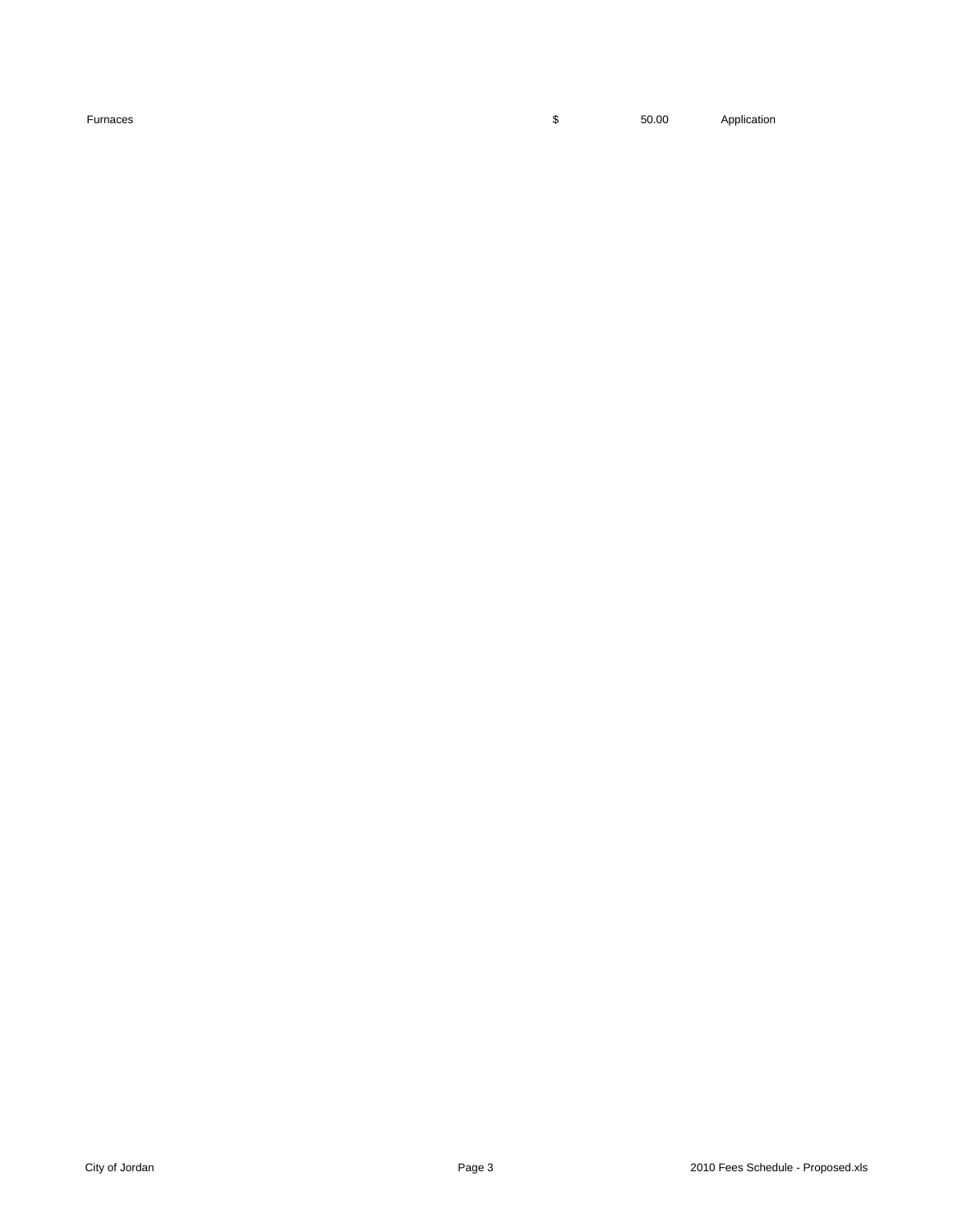|                                                                                                       | 2011 Approved            |                                    |         |                |
|-------------------------------------------------------------------------------------------------------|--------------------------|------------------------------------|---------|----------------|
| Hot Tub/Spa (5,000 gallons or more)                                                                   |                          | \$                                 | 50.00   | Application    |
| Pools(5,000 gallons or more)                                                                          |                          |                                    | 50.00   | Application    |
| <b>Residential Reroofs</b>                                                                            |                          | \$                                 | 80.00   | Application    |
| <b>Residential Residing</b>                                                                           |                          |                                    | 80.00   | Application    |
| Underground Sprinkler System                                                                          |                          | \$                                 | 50.00   | Application    |
| <b>Water Heater</b>                                                                                   |                          | \$                                 | 15.00   | Application    |
| <b>Water Softner</b>                                                                                  |                          | \$                                 | 30.00   | Application    |
| <b>Window Replacement</b>                                                                             |                          | \$                                 | 50.00   | Application    |
| All other permits and fees related to building permits are per the State Building Code, 1997 Edition. |                          |                                    |         | Application    |
| <b>Other Administrative Charges</b>                                                                   | <b>State Statute</b>     |                                    |         |                |
| <b>NSF Check</b>                                                                                      |                          | \$                                 | 30.00   | Event          |
| <b>Assessment Search</b>                                                                              |                          | \$                                 | 15.00   | Application    |
| Copies (8 1/2"X 11")                                                                                  |                          |                                    | 0.25    | Per Copy       |
| Copies (Larger paper)                                                                                 |                          |                                    | 0.50    | Per Copy       |
| <b>Fax Service</b>                                                                                    |                          |                                    | 1.00    | Per Page       |
| <b>Notary Service</b>                                                                                 |                          |                                    | 2.00    | Per Document   |
| City Council Agenda Subscription Service                                                              |                          |                                    | 75.00   | Annual         |
| Planning Commission Agenda Subscription Service                                                       |                          |                                    | 50.00   | Annual         |
| Park Commission Agenda Subscription Service                                                           |                          |                                    | 50.00   | Annual         |
| <b>EDA Agenda Subscription Service</b>                                                                |                          |                                    | 50.00   | Annual         |
| Zoning Ordinance                                                                                      |                          |                                    | 10.00   | Per Zone       |
| <b>Subdivision Ordinance</b>                                                                          |                          |                                    | 15.00   | Per Copy       |
| Comprehensive Plan                                                                                    |                          |                                    | 65.00   | Per Copy       |
| Water Comprehensive Plan                                                                              |                          | <b>a a a a a a a a a a a a a a</b> | 50.00   | Per Copy       |
| Sewer Comprehensive Plan                                                                              |                          |                                    | 50.00   | Per Copy       |
| <b>Transportation Comprehensive Plan</b>                                                              |                          |                                    | 50.00   | Per Copy       |
| Storm Water Comprehensive Plan                                                                        |                          | \$                                 | 65.00   | Per Copy       |
| <b>City Budget</b>                                                                                    |                          | \$                                 | 50.00   | Per Copy       |
| NOTE: Plus \$ .25 per page                                                                            |                          |                                    |         |                |
|                                                                                                       |                          |                                    |         |                |
| <b>Hearing Notices</b>                                                                                |                          | \$                                 | 10.00   | Per Copy       |
| NOTE: Plus \$ .25 per page                                                                            |                          |                                    |         |                |
| <b>Annual Financial Statements</b>                                                                    |                          | \$                                 | 25.00   | Per Copy       |
| NOTE: Plus \$ .25 per page                                                                            |                          |                                    |         |                |
| <b>City Code</b>                                                                                      |                          | \$                                 | 10.00   | Per Copy       |
| NOTE: Plus \$ .25 per page                                                                            |                          |                                    |         |                |
|                                                                                                       |                          |                                    |         |                |
| Utility Billing List Labels                                                                           |                          | \$                                 | 175.00  | Per Copy       |
| Utility Billing Partial list (1/5 or less)                                                            |                          |                                    | 50.00   | Per Copy       |
| Maps-City                                                                                             |                          |                                    | 2.00    | Per Copy       |
| Maps-City if mailed                                                                                   |                          |                                    | 4.00    | Per Copy       |
| Maps-Zoning, small                                                                                    |                          | <b>888888</b>                      | 5.00    | Per Copy       |
| Maps-Zoning, large                                                                                    |                          |                                    | 7.00    | Per Copy       |
| Maps-Park Plan                                                                                        |                          |                                    | 12.50   | Per Copy       |
| Police Reports/Background Checks                                                                      |                          |                                    | 5.00    | Per Request    |
| Multi-Housing Renters Background Checks                                                               |                          | \$                                 | 5.00    | Per Request    |
| Photographs                                                                                           |                          | \$                                 | 5.00    | Per CD         |
| <b>Reserve Police Officers</b>                                                                        |                          | \$                                 | 20.00   | Per Hour       |
| <b>Police Officer</b>                                                                                 |                          |                                    | 50.00   | Per Hour       |
| <b>Process Server</b>                                                                                 |                          |                                    | 30.00   | Event          |
| CD with data or maps burned to it                                                                     |                          | \$\$\$                             | 15.00   | Per CD         |
| Video Tapes                                                                                           |                          |                                    | 25.00   | Per Tape       |
| DVD of Meetings                                                                                       |                          | \$                                 | 15.00   | Per DVD        |
| <b>Utility Connection &amp; User Fees</b>                                                             |                          |                                    |         |                |
| <b>Water Connection Charge</b>                                                                        | City Code, 51.19         |                                    | \$2,318 | Per Connection |
| Water Area Capital Charge                                                                             | City Code, 51.18 & 52.25 |                                    |         |                |
| Single Family Home                                                                                    |                          |                                    | \$1,203 | Per Unit       |
| Condominium or Apartment Unit                                                                         |                          |                                    | \$980   | Per Unit       |
| Commercial Bldg and Institutional Facilities                                                          |                          |                                    | \$2,674 | Per Unit       |
| Commercial Bldg and Institutional Facilities, multi unit                                              |                          |                                    | \$1,203 | Per Unit       |
| Sewer Connection Charge                                                                               | City Code, 52.22         |                                    | \$3,130 | Per Connection |
| Sewer Area Capital Charge                                                                             | City Code, 52.25 & 52.26 |                                    |         |                |
| Single Family Home                                                                                    |                          |                                    | \$1,879 | Per Unit       |
| Condominium or Apartment Unit                                                                         |                          |                                    | \$1,189 | Per Unit       |
| Commercial Bldg and Institutional Facilities                                                          |                          |                                    | \$2,379 | Per Unit       |
| Commercial Bldg and Institutional Facilities, multi unit                                              |                          |                                    | \$1,691 | Per Unit       |